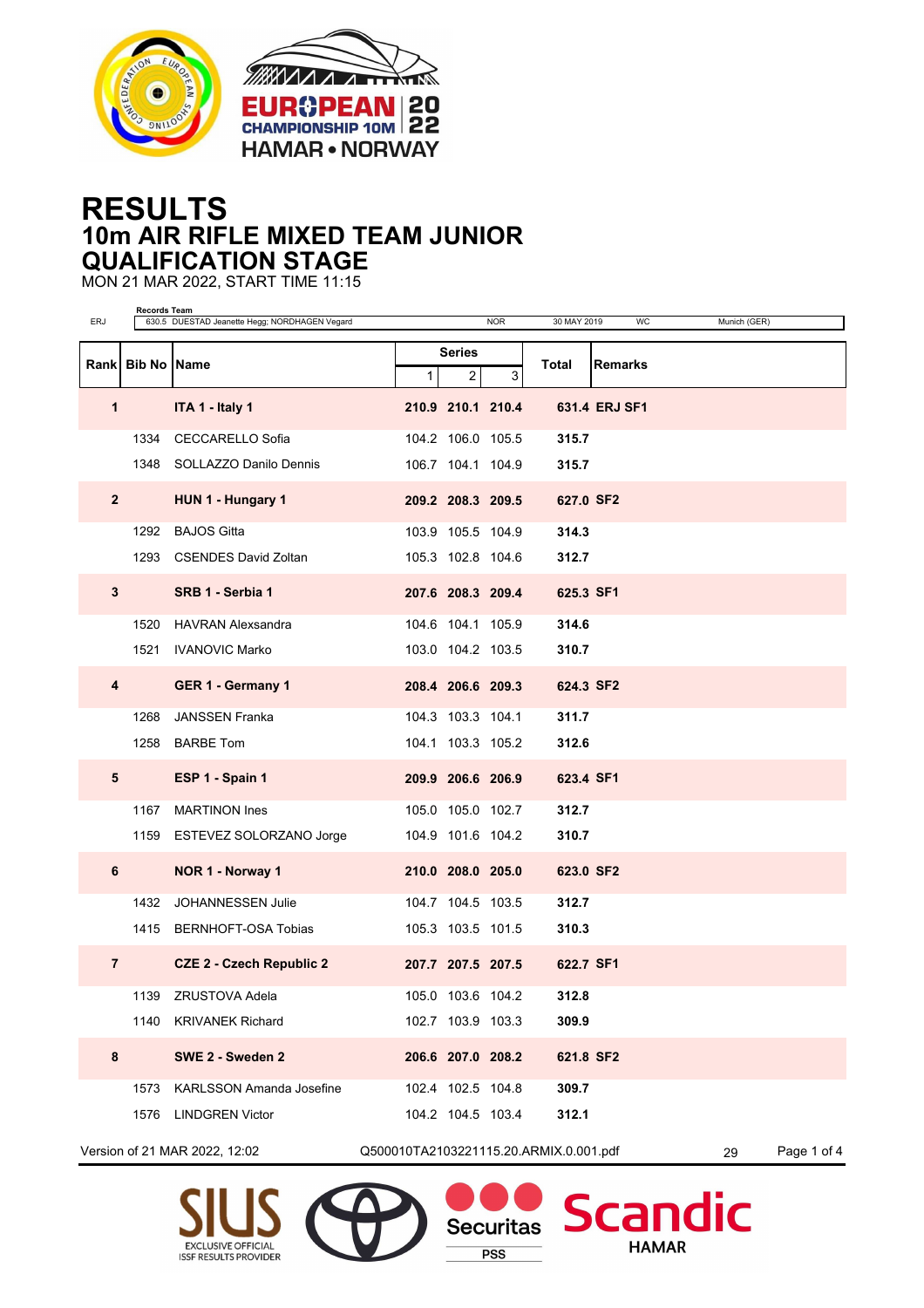|                 | Rank Bib No Name |                                 | <b>Series</b><br>3<br>1<br>2 |                   | Total | <b>Remarks</b> |  |
|-----------------|------------------|---------------------------------|------------------------------|-------------------|-------|----------------|--|
| 9               |                  | GER 2 - Germany 2               |                              | 206.1 207.7 207.8 |       | 621.6          |  |
|                 | 1264             | <b>DRIESSEN Franziska</b>       |                              | 101.2 103.5 104.9 |       | 309.6          |  |
|                 | 1273             | <b>PALBERG Nils</b>             |                              | 104.9 104.2 102.9 |       | 312.0          |  |
| 10 <sup>1</sup> |                  | ITA 2 - Italy 2                 |                              | 207.4 207.1 206.6 |       | 621.1          |  |
|                 | 1346             | <b>SCHIAVON Anna</b>            |                              | 104.0 102.6 102.4 |       | 309.0          |  |
|                 | 1331             | <b>BERNARDI Michele</b>         |                              | 103.4 104.5 104.2 |       | 312.1          |  |
| 11              |                  | HUN 2 - Hungary 2               |                              | 208.9 206.8 205.4 |       | 621.1          |  |
|                 | 1305             | NAGYBANYAI-NAGY Anna            |                              | 105.2 103.8 101.7 |       | 310.7          |  |
|                 | 1298             | <b>KALMAN Balint</b>            |                              | 103.7 103.0 103.7 |       | 310.4          |  |
| 12              |                  | FRA 2 - France 2                |                              | 206.7 207.7 206.5 |       | 620.9          |  |
|                 | 1222             | <b>CALONNEC Louna</b>           |                              | 102.4 102.9 104.7 |       | 310.0          |  |
|                 |                  | 1232 SCHWENK Nathan             |                              | 104.3 104.8 101.8 |       | 310.9          |  |
| 13              |                  | SRB 2 - Serbia 2                |                              | 205.7 207.2 207.5 |       | 620.4          |  |
|                 | 1527             | POPOVIC Anja                    |                              | 102.9 104.1 103.7 |       | 310.7          |  |
|                 |                  | 1518 ERDEI Petar                |                              | 102.8 103.1 103.8 |       | 309.7          |  |
| 14              |                  | SWE 1 - Sweden 1                |                              | 207.8 205.8 206.3 |       | 619.9          |  |
|                 | 1567             | ANDERSSON Johanna Charlotta     |                              | 103.3 102.9 103.8 |       | 310.0          |  |
|                 | 1572             | <b>KALLIN Pontus</b>            |                              | 104.5 102.9 102.5 |       | 309.9          |  |
| 15              |                  | POL 1 - Poland 1                |                              | 206.9 205.7 206.5 |       | 619.1          |  |
|                 | 1472             | SMIETANSKA Alicja               |                              | 104.0 102.8 103.1 |       | 309.9          |  |
|                 | 1457             | <b>CHOJNOWSKI Michal</b>        |                              | 102.9 102.9 103.4 |       | 309.2          |  |
| 16              |                  | POL 2 - Poland 2                |                              | 206.6 207.2 205.0 |       | 618.8          |  |
|                 | 1468             | MIKOLOWSKA Julia                |                              | 104.7 104.4 104.3 |       | 313.4          |  |
|                 | 1465             | KRZYSKA Kajetan                 |                              | 101.9 102.8 100.7 |       | 305.4          |  |
| 17              |                  | <b>CZE 1 - Czech Republic 1</b> |                              | 207.7 205.6 205.4 |       | 618.7          |  |
|                 | 1136             | STEFANKOVA Katerina             |                              | 104.3 104.4 102.1 |       | 310.8          |  |
|                 |                  | 1138 ZABOREC Vojtech            |                              | 103.4 101.2 103.3 |       | 307.9          |  |
| 18              |                  | FRA 1 - France 1                |                              | 206.9 204.9 206.7 |       | 618.5          |  |
|                 | 1226             | <b>HELARD Lucile</b>            |                              | 103.9 102.0 102.4 |       | 308.3          |  |
|                 | 1221             | <b>BAILLY Nathan</b>            |                              | 103.0 102.9 104.3 |       | 310.2          |  |
| 19              |                  | ESP 2 - Spain 2                 |                              | 205.2 207.0 206.3 |       | 618.5          |  |
|                 | 1163             | <b>GONZALEZ Zahra</b>           |                              | 103.0 103.6 103.7 |       | 310.3          |  |
|                 | 1158             | <b>DIAZ Adrian</b>              |                              | 102.2 103.4 102.6 |       | 308.2          |  |

Version of 21 MAR 2022, 12:02 Q500010TA2103221115.20.ARMIX.0.001.pdf 29 Page 2 of 4

**PSS** 

**HAMAR** 



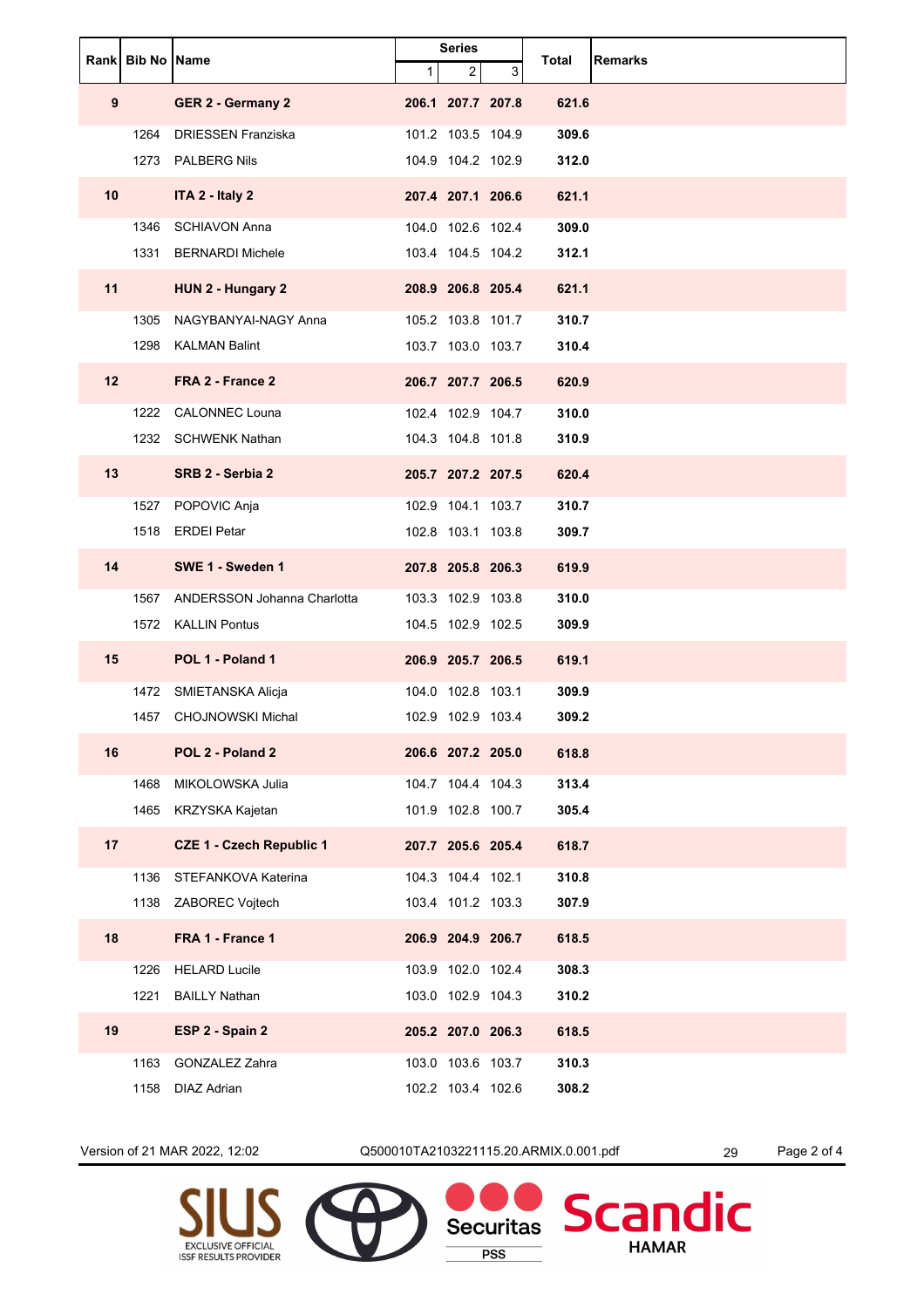|    | Rank Bib No Name |                                 | $\mathbf{1}$ | <b>Series</b><br>2 | 3          | Total | Remarks |
|----|------------------|---------------------------------|--------------|--------------------|------------|-------|---------|
| 20 |                  | CRO 2 - Croatia 2               |              | 209.4 206.5 202.2  |            | 618.1 |         |
|    | 1113             | <b>URBAS Amadea</b>             |              | 104.5 102.8 102.6  |            | 309.9 |         |
|    | 1097             | <b>JAMBREUS Luka</b>            |              | 104.9 103.7        | 99.6       | 308.2 |         |
| 21 |                  | CRO 1 - Croatia 1               |              | 206.3 205.2 206.0  |            | 617.5 |         |
|    |                  | 1095 HERCEG Estera              |              | 103.0 100.9 103.5  |            | 307.4 |         |
|    |                  | 1110 TOMASEVIC Darko            |              | 103.3 104.3 102.5  |            | 310.1 |         |
| 22 |                  | ARM 2 - Armenia 2               |              | 203.6 208.1 205.5  |            | 617.2 |         |
|    |                  | 1023 POGHOSYAN Milena           |              | 101.6 104.6 102.4  |            | 308.6 |         |
|    |                  | 1024 TOROSYAN Vrezh             |              | 102.0 103.5 103.1  |            | 308.6 |         |
| 23 |                  | <b>AUT - Austria</b>            |              | 204.5 204.2 207.7  |            | 616.4 |         |
|    | 1033             | <b>HILLINGER Christina</b>      |              | 101.9 102.0 104.6  |            | 308.5 |         |
|    | 1031             | <b>EINWALLER Dominic</b>        |              | 102.6 102.2 103.1  |            | 307.9 |         |
| 24 |                  | <b>ARM 1 - Armenia 1</b>        |              | 202.5 206.5 207.1  |            | 616.1 |         |
|    | 1022             | POGHOSYAN Alla                  |              | 102.1 103.8 104.2  |            | 310.1 |         |
|    |                  | 1013 BABAYAN Hayk               |              | 100.4 102.7 102.9  |            | 306.0 |         |
| 25 |                  | <b>SVK - Slovakia</b>           |              | 205.3 205.4 204.1  |            | 614.8 |         |
|    | 1560             | NOVOTNA Kamila                  |              | 102.6 104.1 102.9  |            | 309.6 |         |
|    | 1557             | <b>KNAPIK Rafael</b>            |              | 102.7 101.3 101.2  |            | 305.2 |         |
| 26 |                  | <b>BIH - Bosnia Herzegovina</b> |              | 205.0 202.4 203.7  |            | 611.1 |         |
|    | 1068             | <b>OMERBASIC Nadina</b>         |              | 102.1 103.4 101.8  |            | 307.3 |         |
|    | 1069             | RASIC Matej                     | 102.9        |                    | 99.0 101.9 | 303.8 |         |
| 27 |                  | NOR 2 - Norway 2                |              | 202.8 203.0 203.1  |            | 608.9 |         |
|    | 1444             | <b>SVE Martine</b>              | 99.1         |                    | 99.2 100.5 | 298.8 |         |
|    |                  | 1448 VOSS Martin Nesvik         |              | 103.7 103.8 102.6  |            | 310.1 |         |
| 28 |                  | EST 1 - Estonia 1               |              | 202.4 202.2 201.3  |            | 605.9 |         |
|    | 1195             | <b>SULE Susanna</b>             |              | 102.5 102.6 101.3  |            | 306.4 |         |
|    | 1197             | <b>UDRAS Karel</b>              | 99.9         |                    | 99.6 100.0 | 299.5 |         |
| 29 |                  | <b>LAT - Latvia</b>             |              | 199.8 201.1 203.4  |            | 604.3 |         |
|    | 1368             | <b>SMUKSTA Beate</b>            |              | 101.1 100.0 102.1  |            | 303.2 |         |
|    |                  | 1363 ALEKSANS Didzis            |              | 98.7 101.1 101.3   |            | 301.1 |         |
| 30 |                  | EST 2 - Estonia 2               |              | 197.2 200.0 200.7  |            | 597.9 |         |
|    | 1191             | RIISAAR Marleen                 |              | 100.8 102.4 101.7  |            | 304.9 |         |
|    | 1186             | <b>MAENNIK Kahru</b>            | 96.4         | 97.6               | 99.0       | 293.0 |         |

Version of 21 MAR 2022, 12:02 Q500010TA2103221115.20.ARMIX.0.001.pdf D218 29 Page 3 of 4

**PSS** 

**HAMAR**